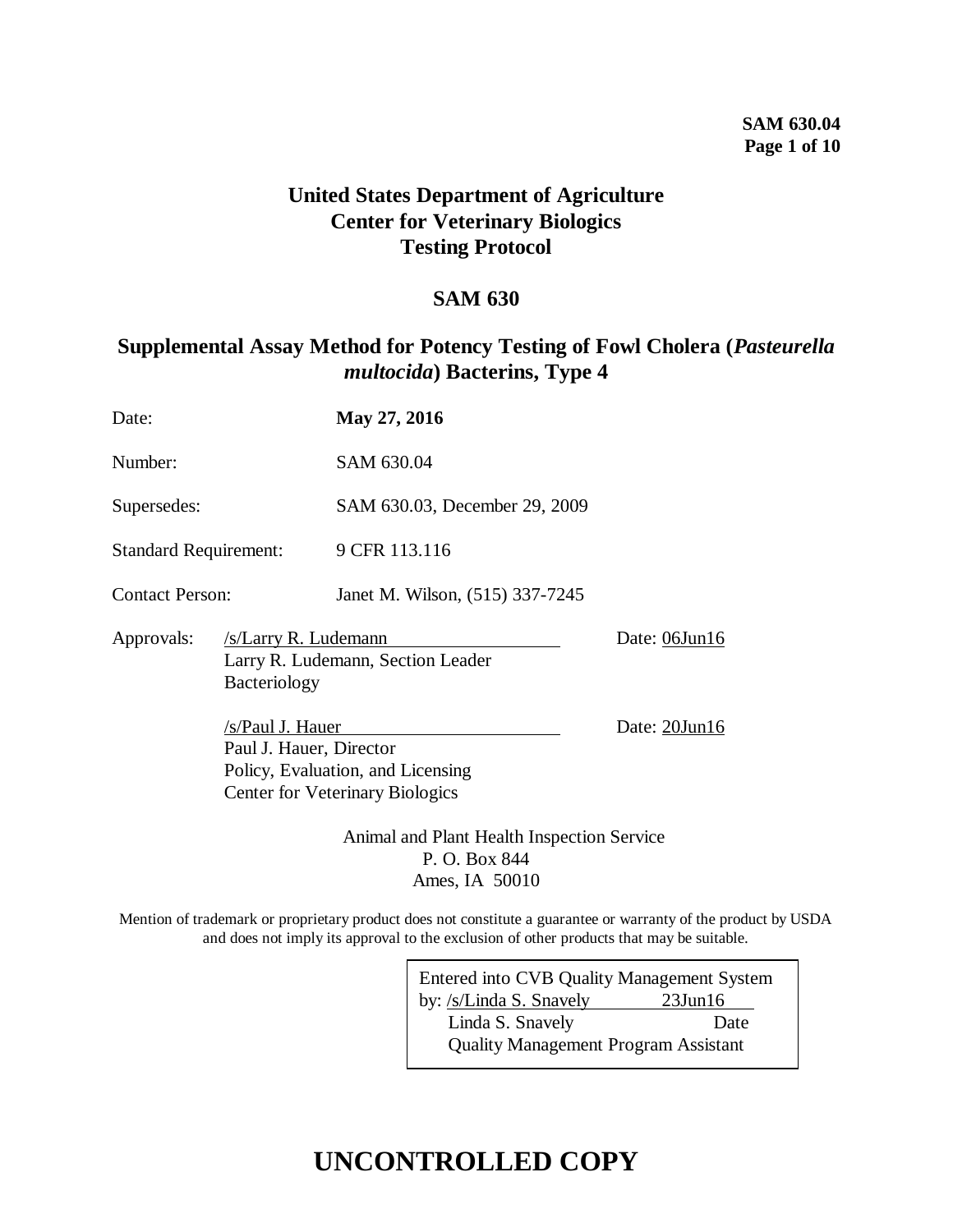#### **Table of Contents**

- **1. Introduction**
- **2. Materials**
	- **2.1 Equipment/instrumentation**
	- **2.2 Reagents/supplies**
	- **2.3 Animals**
- **3. Preparation for the Test**
	- **3.1 Personnel qualifications/training**
	- **3.2 Selection and handling of test birds**
	- **3.3 Preparation of supplies/equipment**
	- **3.4 Preparation of reagents**
- **4. Performance of the Test**
	- **4.1 Vaccination of test animals**
	- **4.2 Preparation of challenge in a biological safety cabinet**
	- **4.3 Timing and administration of challenge**
	- **4.4 Postinoculation plate count**
	- **4.5 Observation of turkeys after challenge**
- **5. Interpretation of Test Results**
- **6. Report of Test Results**
- **7. References**
- **8. Summary of Revisions**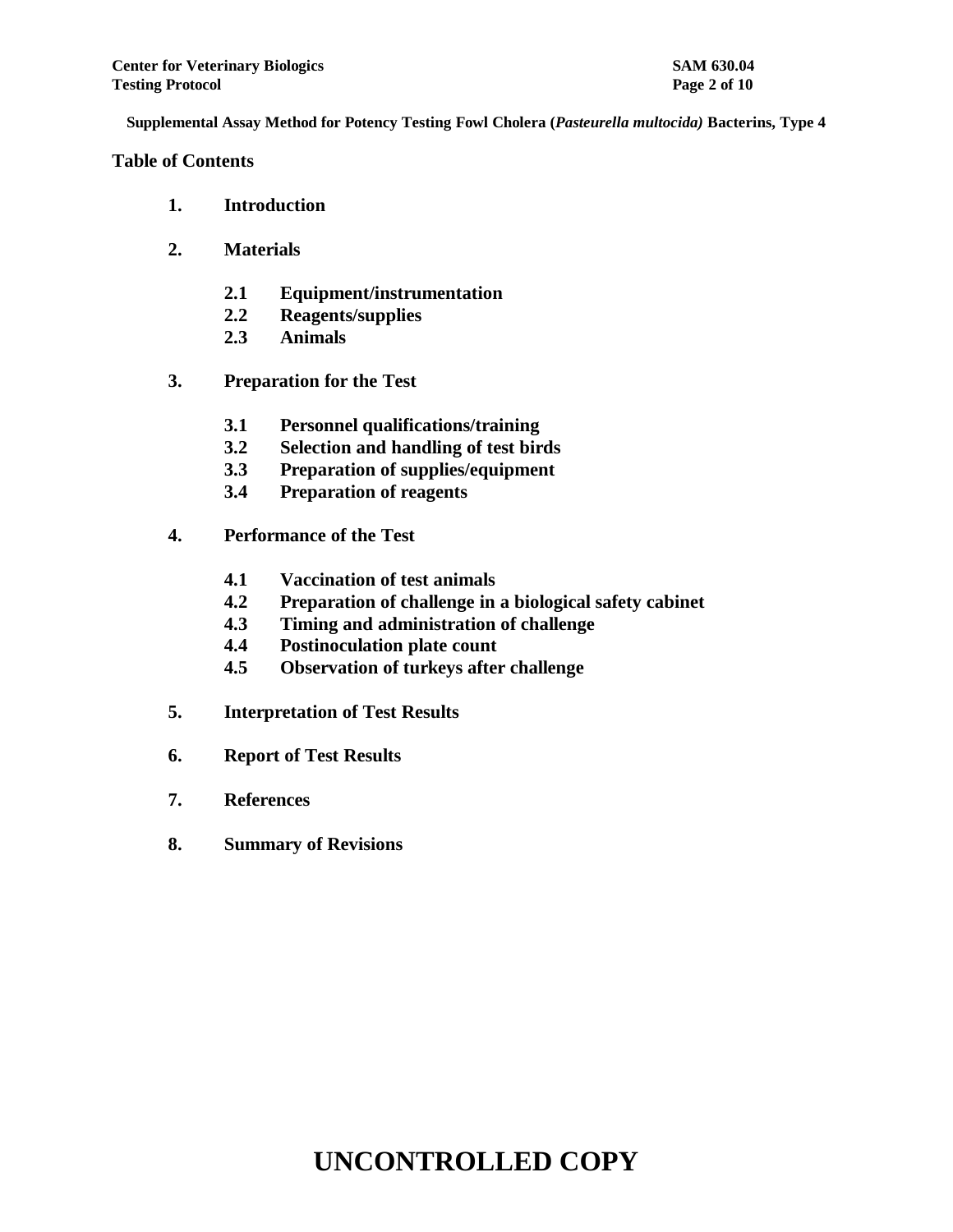#### **1. Introduction**

This Supplemental Assay Method (SAM) describes procedures for potency testing biological products containing avian *Pasteurella multocida,* type 4, as prescribed in title 9, *Code of Federal Regulations* (9 CFR), part 113.116. Turkeys are vaccinated twice, 21 days apart, and challenged with a standard dose of virulent *P. multocida,* type 4, 14 days after the second vaccination. This is a 2-stage test in which the second stage is applied when 7 or 8 vaccinated turkeys die in the first stage.

### **2. Materials**

### **2.1 Equipment/instrumentation**

Equivalent equipment or instrumentation may be substituted for any brand name listed below.

- **2.1.1** Spectrophotometer, Spectronic 20D+ (Spectronic Instruments)
- **2.1.2** Sterile inoculating loop
- 2.1.3 Bunsen burner or Bacti-Cinerator<sup>®</sup> (if non-sterile wire loop is used)
- **2.1.4** Incubator, 35°- 37°C
- **2.1.5** Micropipettors, 20- to 1000-µL
- **2.1.6** Crimper for aluminum seals on serum vials
- **2.1.7** Test tube mixer, vortex-type
- **2.1.8** Biological safety cabinet

#### **2.2 Reagents/supplies**

Equivalent reagents or supplies may be substituted for any brand name listed below.

**2.2.1** *P. multocida*, type 4, strain P-1662. This culture must be obtained from the United States Department of Agriculture, Veterinary Services, Center for Veterinary Biologics (CVB). Refer to the current reagent data sheet for details.

**2.2.2** Test bacterin(s) containing *P. multocida,* type 4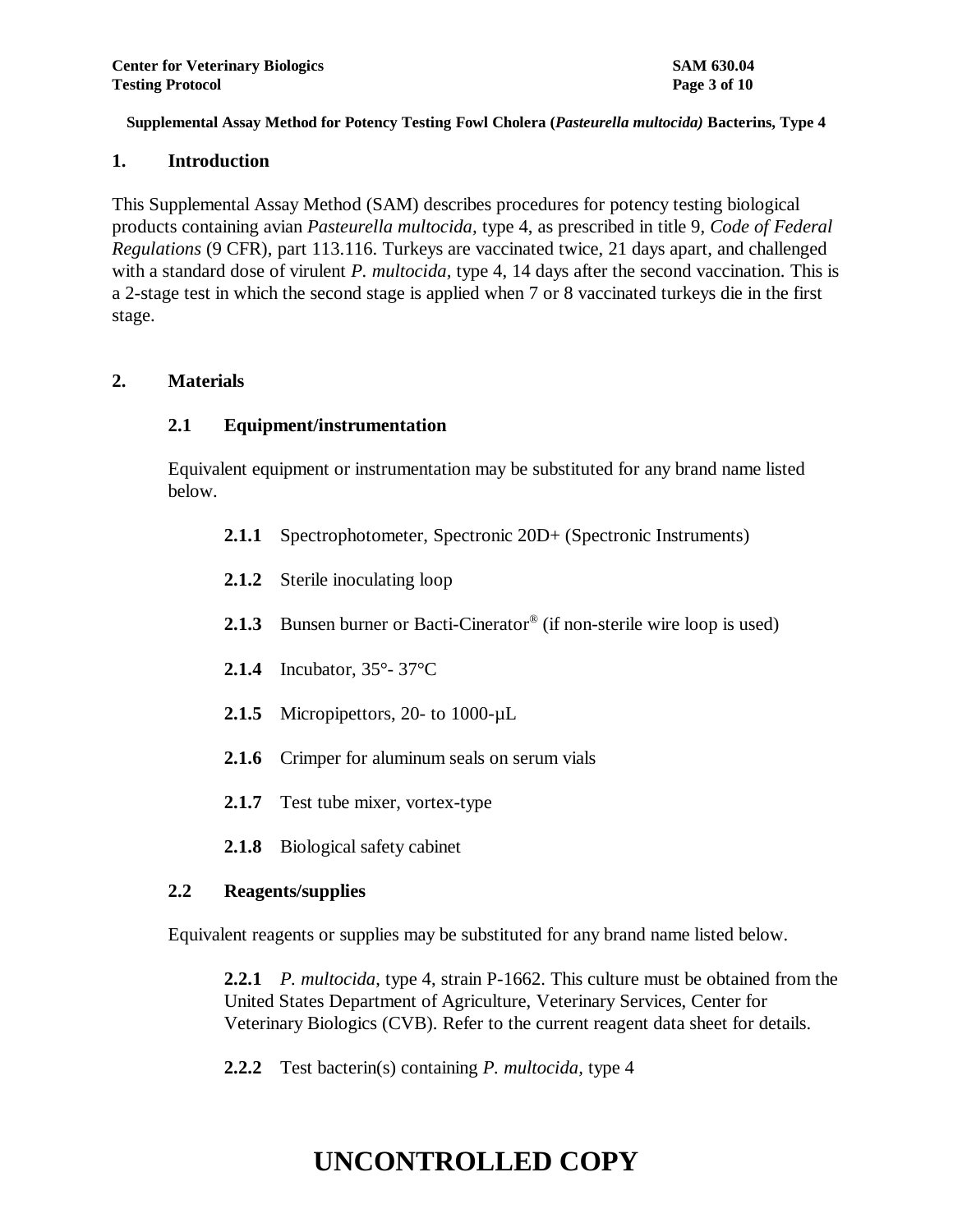- **2.2.3** Syringes, Luer-lock, 3-mL or 5-mL
- **2.2.4** Needles, 18-gauge x 1 1/2-inch
- **2.2.5** Glass serum bottle, 20-mL
- **2.2.6** Rubber stopper, 13 x 20-mm, and aluminum cap for serum bottle
- **2.2.7** Screw-top glass tubes, 13 x 100-mm, with caps
- **2.2.8** Pipettes, 5-mL, 10-mL, 25-mL
- 2.2.9 Micropipette tips, up to 1000-µL capacity
- **2.2.10** Bovine blood agar plates
- **2.2.11** Tryptose broth
- **2.2.12** Sterile cotton swabs

**2.2.13** Poultry leg bands (size 11 or 14) or livestock spray paint, 1 color per treatment group, for animal identification

#### **2.3 Animals**

Turkeys, broad-breasted white, at least 6 weeks of age. Twenty turkeys are required for each serial to be tested. Ten additional turkeys are required as controls. All birds must be from the same source and hatch. The birds must be from flocks with no history of fowl cholera. Birds must not be previously vaccinated with any products containing *P. multocida.* 

#### **3. Preparation for the Test**

#### **3.1 Personnel qualifications/training**

Technical personnel need working knowledge of the use of general laboratory chemicals, equipment, and glassware and must have specific training and experience in sterile technique, the handling of live bacterial cultures, and the handling of poultry.

### **3.2 Selection and handling of test birds**

**3.2.1** Turkeys of either sex may be used.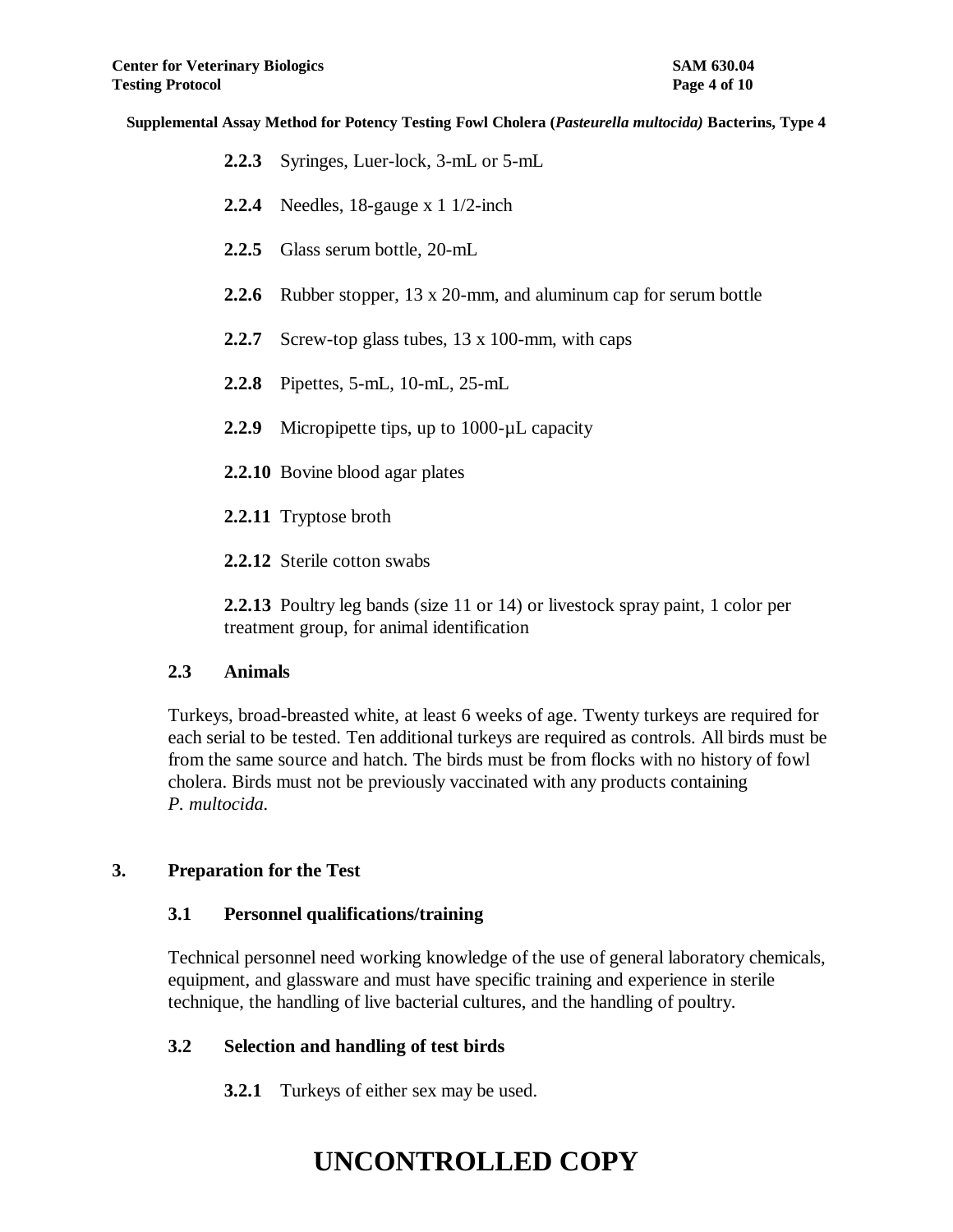**3.2.2** House and feed all turkeys in a similar manner.

**3.2.3** It is permissible to house vaccinates and controls in the same enclosure, provided that space allocation is sufficient to meet requirements set forth by the CVB/National Veterinary Services Laboratories (NVSL) Animal Care and Use Committee.

**3.2.4** Positively identify each bird by treatment group. Identification may be by means of leg bands or livestock body paint.

- **1.** If leg bands are used, band each leg in case 1 band is lost.
- **2**. If body paint is used, it should be freshened at least every 3 weeks.

**3.2.5** If any turkeys die after vaccination for suspected vaccine related causes, but prior to challenge with live *P. multocida*, these birds shall be necropsied. If cause of death is unrelated to vaccination, the pathologist's report is filed with the test records and no additional action is taken. If death is attributable to the test bacterin, the death must be reported immediately to the CVB-Inspection and Compliance, which may request further safety testing of the bacterin.

**3.2.6** When the test is concluded, instruct the animal caretakers to euthanize and incinerate the birds and to sanitize contaminated rooms.

#### **3.3 Preparation of supplies/equipment**

**3.3.1** Sterilize all glassware before use.

**3.3.2** Use only sterile bacteriological supplies (pipettes, syringes, needles, rubber stoppers, saline, etc.).

**3.3.3** All equipment must be operated according to manufacturers' recommendations and applicable standard operating procedures.

### **3.4 Preparation of reagents**

**3.4.1** *P. multocida*, type 4 (Lyon and Little classification), strain P-1662 challenge culture. Refer to the current reagent data sheet for details on storage and preparation.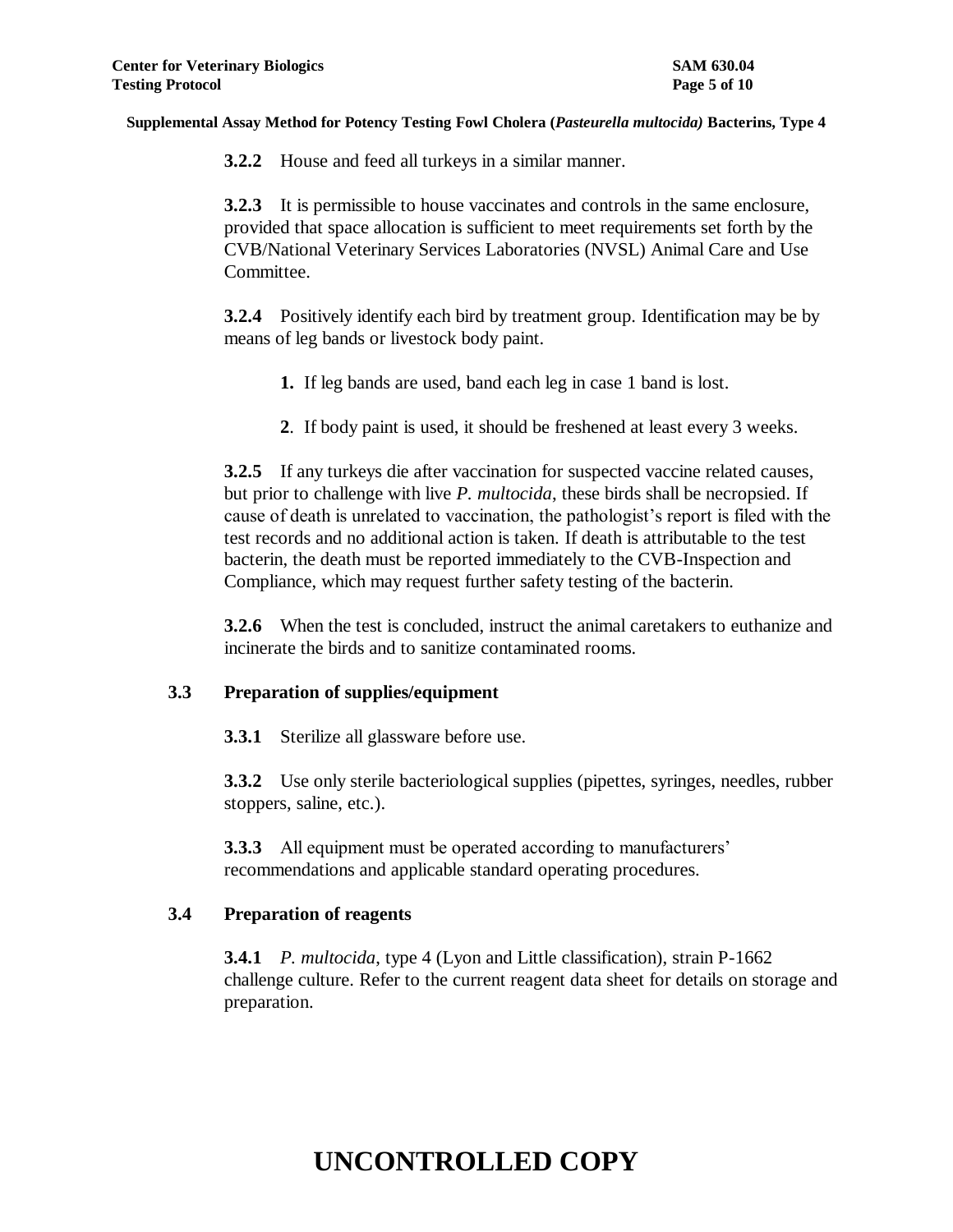**3.4.2** Tryptose broth – National Centers for Animal Health (NCAH) Media #10404

| Tryptose broth powder | 26g        |
|-----------------------|------------|
| Deionized water       | q.s. $1 L$ |

Autoclave 15 minutes at  $\geq 121^{\circ}$ C. Cool before using. Store at  $20^{\circ}$ - 25<sup>o</sup>C for no more than 6 months.

**3.4.3** Bovine blood agar – NCAH Media #10006

| Blood agar base powder | 40 g                  |
|------------------------|-----------------------|
| Deionized water        | q.s. $950 \text{ mL}$ |

Autoclave 20 minutes at  $\geq 121^{\circ}$ C. Cool to 45°-47°C.

Add: Defibrinated bovine blood 50 mL

Pour into sterile petri dishes. Allow to cool to 20°- 25°C. Store at 2°- 7°C for no more than 6 months.

#### **4. Performance of the Test**

#### **4.1 Vaccination of test animals**

**4.1.1** Check the label on each product and/or Section VI of the current Outline of Production to confirm identity, recommended field dose, and route of injection.

**4.1.2** Thoroughly mix product by inverting end-to-end at least 10 times before the syringes are filled. Use 3- or 5-mL syringes, fitted with 18-gauge x 1 1/2-inch needles.

**4.1.3** Vaccinate separate groups of no more than 21 turkeys with each of the test bacterins. Use the dose volume and injection route recommended on the product label and/or Section IV of the current Outline of Production for each bacterin. Unless otherwise specified on the product label, subcutaneous injections must be given in the unfeathered, loose skin on the back of the lower neck.

**4.1.4** Revaccinate the turkeys in a similar manner 21 days after the first vaccination.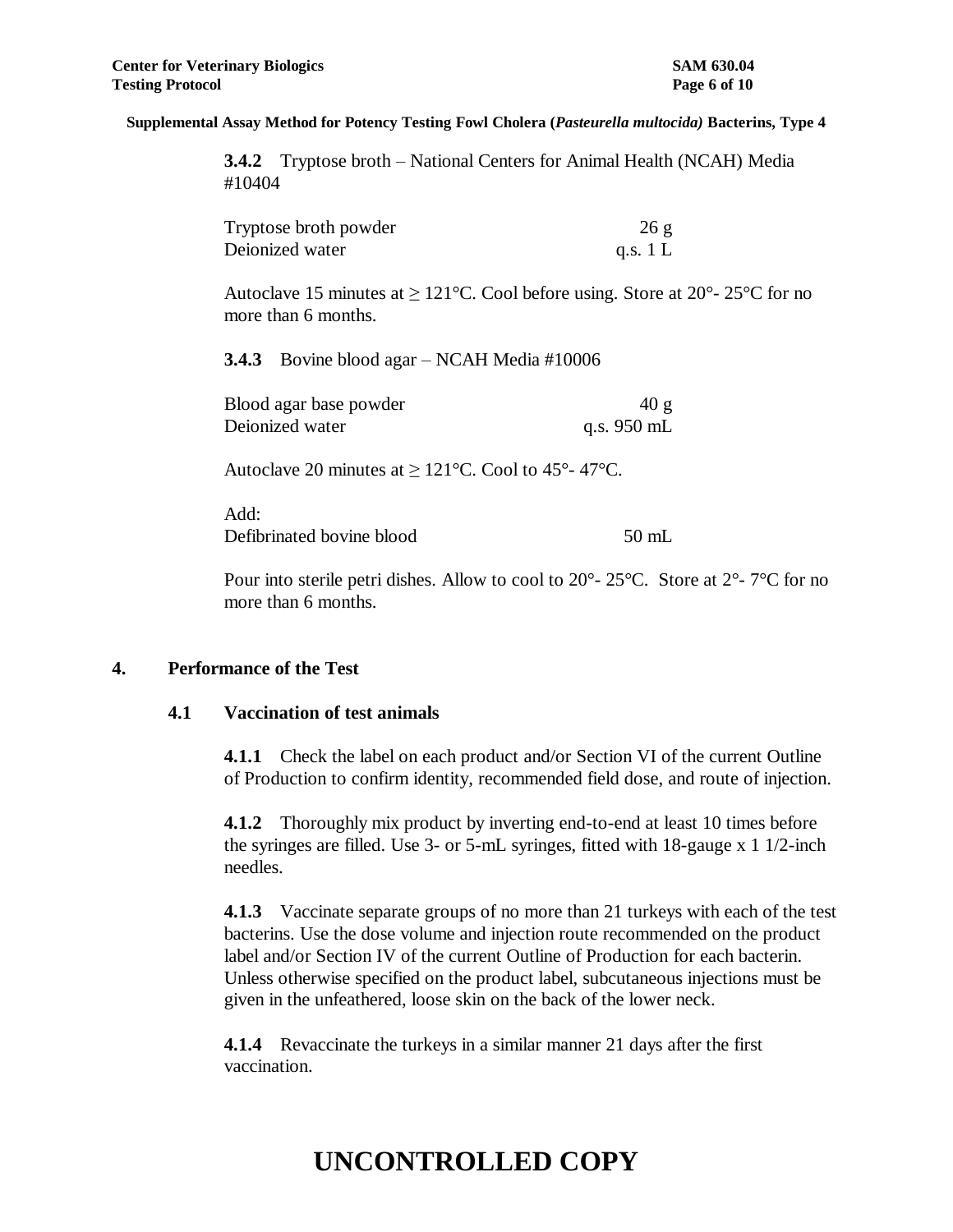**4.1.5** Retain no more than 11 turkeys as non-vaccinated controls.

### **4.2 Preparation of challenge in a biological safety cabinet**

**4.2.1** Reconstitute a vial of challenge in 1 mL tryptose broth.

**4.2.2** Inoculate 2 blood agar plates with 100 µL of reconstituted culture and streak for isolation.

**4.2.3** Incubate the inoculated blood agar plates at 35°- 37°C for 16 to 19 hours.

**4.2.4** Use plates that have pure growth by visual inspection to prepare the challenge inoculum.

**4.2.5** Scrape several bacterial colonies from the surface of the blood agar plates using a sterile cotton swab and suspend in tryptose broth in a 13 x 100-mm tube. Add bacterial growth until the suspension measures 73-78%T at 630 nm using a Spectronic 20D+ spectrophotometer, or equivalent. Use sterile tryptose broth in a 13 x 100-mm tube as a blank for the spectrophotometer.

**4.2.6** Prepare a 10<sup>-5</sup> dilution of the standardized culture in tryptose broth. This is **the inoculum used to challenge the turkeys.** Dispense challenge liquid into a serum vial and seal with a rubber stopper and aluminum ring.

**4.2.7** Prepare  $10^{-6}$ ,  $10^{-7}$ , and  $10^{-8}$  dilutions for postinoculation plate counts or alternatively, save an aliquot of the challenge dilution in a separate vial and prepare these additional dilutions later (see **Section 4.4**).

**4.2.8** Place vial(s) of challenge inoculum and additional dilution tubes on ice. Keep on ice through challenge procedure and until added to plates for postinoculation plate count.

#### **4.3 Timing and administration of challenge**

**4.3.1** Challenge 20 vaccinates per serial of product 14 to 18 days after the second vaccination. Euthanize any additional birds at this time.

**4.3.2** Challenge non-vaccinated controls at the same time as the vaccinates. Euthanize any additional control birds at this time.

**4.3.3** Inoculate each turkey with 0.5 mL of challenge inoculum (10<sup>-5</sup> dilution of standardized culture, see **Section 4.2.6**) intramuscularly in the breast muscle, using a 3-mL syringe and 18-gauge x 1 1/2-inch needle.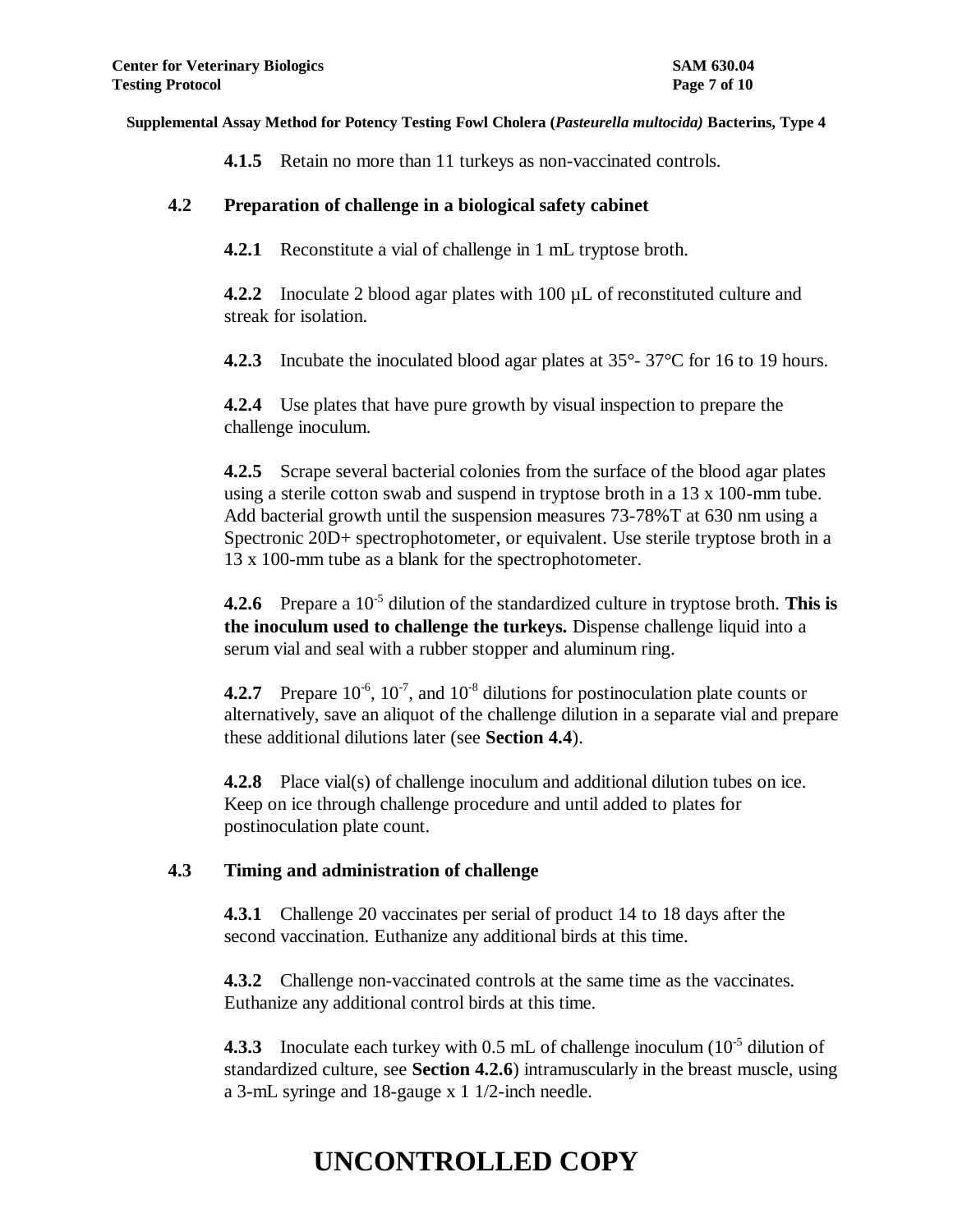### **4.4 Postinoculation plate count**

**4.4.1** After birds are challenged, prepare  $10^{-6}$ ,  $10^{-7}$ , and  $10^{-8}$  dilutions using tryptose broth as the diluent.

**4.4.2** All bacterial suspensions must be mixed well prior to placing an aliquot on an agar plate. Plate each dilution in triplicate using 0.1 mL on bovine blood agar. Inoculum must be spread evenly on the surface of the agar plates and not allowed to pool around the edges. Complete all plate inoculations within 1 hour of challenge.

**4**.**4.3** Incubate the plates aerobically at 35°- 37°C for 18 to 30 hours.

**4.4.4** Using the dilution yielding 30-300 colonies per plate, calculate the colony forming units (CFU)/challenge dose according to the following formula:

| Colony count |           |                 |               | Challenge | Challenge   |      |
|--------------|-----------|-----------------|---------------|-----------|-------------|------|
| sum          |           |                 |               | dilution  | vol. $(mL)$ | CFU  |
| Number of    | $\Lambda$ | Dilution factor | Plated volume |           | Dose        | Dose |
| plates       |           | plated          | (mL)          |           |             |      |

### **4.5 Observation of turkeys after challenge**

**4.5.1** Observe the turkeys up to twice daily for 14 days after challenge. Record deaths and euthanize any moribund birds as recommended by the Institutional Animal Care and Use Committee.

**4.5.2** If deaths occurring after challenge are suspected to be due to causes other than fowl cholera, such turkeys are necropsied to determine cause of death. If cause of death is unrelated to vaccination and/or challenge, the deaths are not included in the total deaths for the test.

## **5. Interpretation of Test Results**

The test is interpreted as prescribed in the 9 CFR 113.116.

**5.1** For a valid test, at least 8 of 10 control turkeys shall die during the 14-day postchallenge period.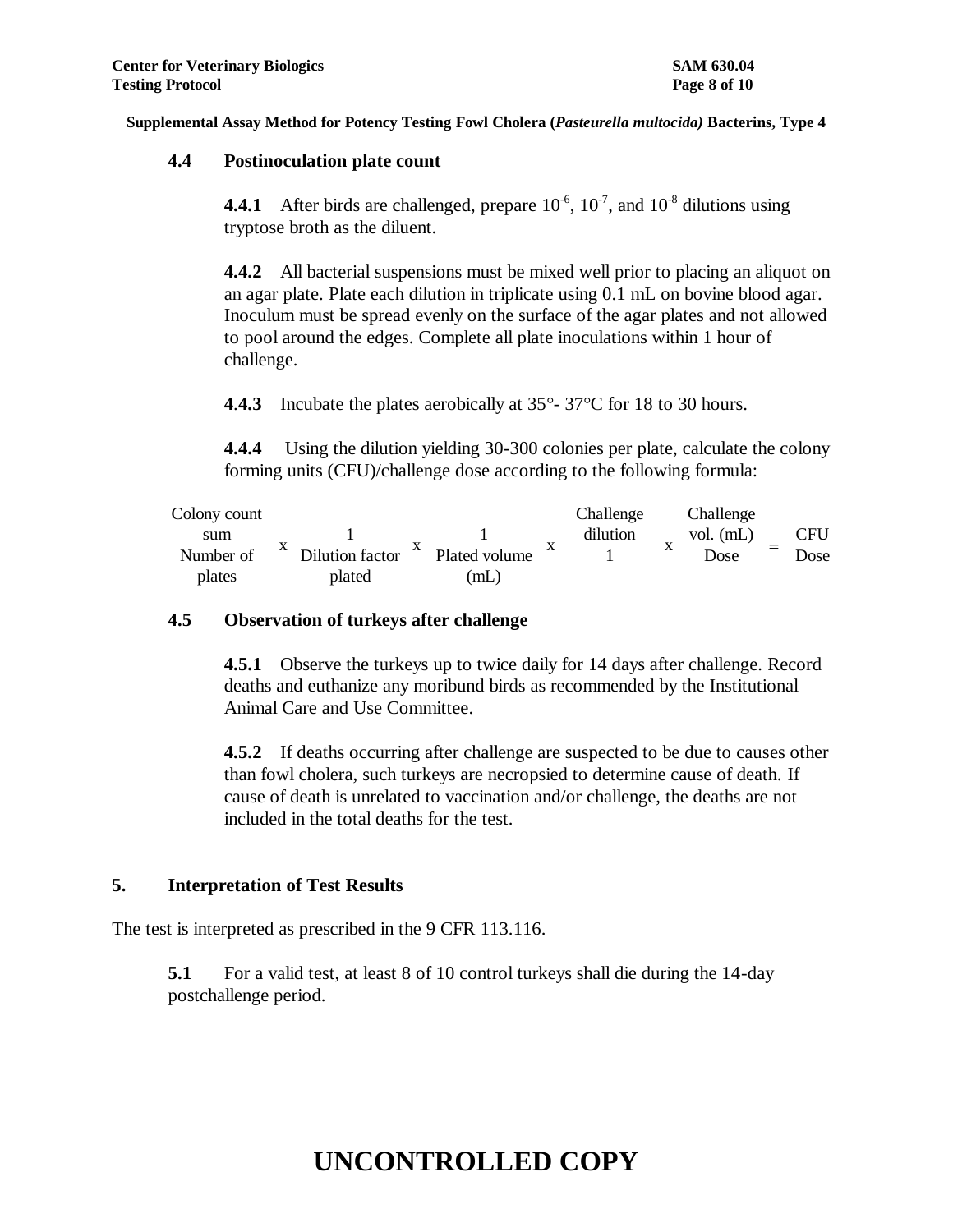| Stage | Number of  | Cumulative | Cumulative number of dead vaccinates for |                       |  |
|-------|------------|------------|------------------------------------------|-----------------------|--|
|       | vaccinates | number of  | Satisfactory serial                      | Unsatisfactory serial |  |
|       |            | vaccinates |                                          |                       |  |
|       | 20         |            | 6 or less                                | 9 or more             |  |
|       |            |            | 15 or less                               | 16 or more            |  |

**5.2** The second stage may be conducted when 7 or 8 vaccinates die in the first stage of a valid test. The serial is Unsatisfactory if the test is not repeated. The second stage test is performed in a manner identical to the first stage test and evaluated according to the Table in **Section 5.1**.

**5.3** If fewer than 8 of 10 control turkeys die during the postchallenge period, the test is considered invalid due to insufficient challenge and is reported as Inconclusive. The test may be repeated without prejudice, and the repeat test is considered to be a first-stage test.

**5.4** The plate count (CFU/Dose) of the challenge is recorded on the test result form for informational purposes to track trends and to troubleshoot problem tests, but the 9 CFR does not specify a minimum or maximum CFU/Dose for this test.

### **6. Report of Test Results**

Report results of the test(s) as described by standard operating procedures.

### **7. References**

Title 9, *Code of Federal Regulations*, part 113.116, U.S. Government Printing Office, Washington, DC.

### **8. Summary of Revisions**

#### **Version .04**

The Section Leader and Director information has been updated.

### **Version .03**

• The Contact information has been updated.